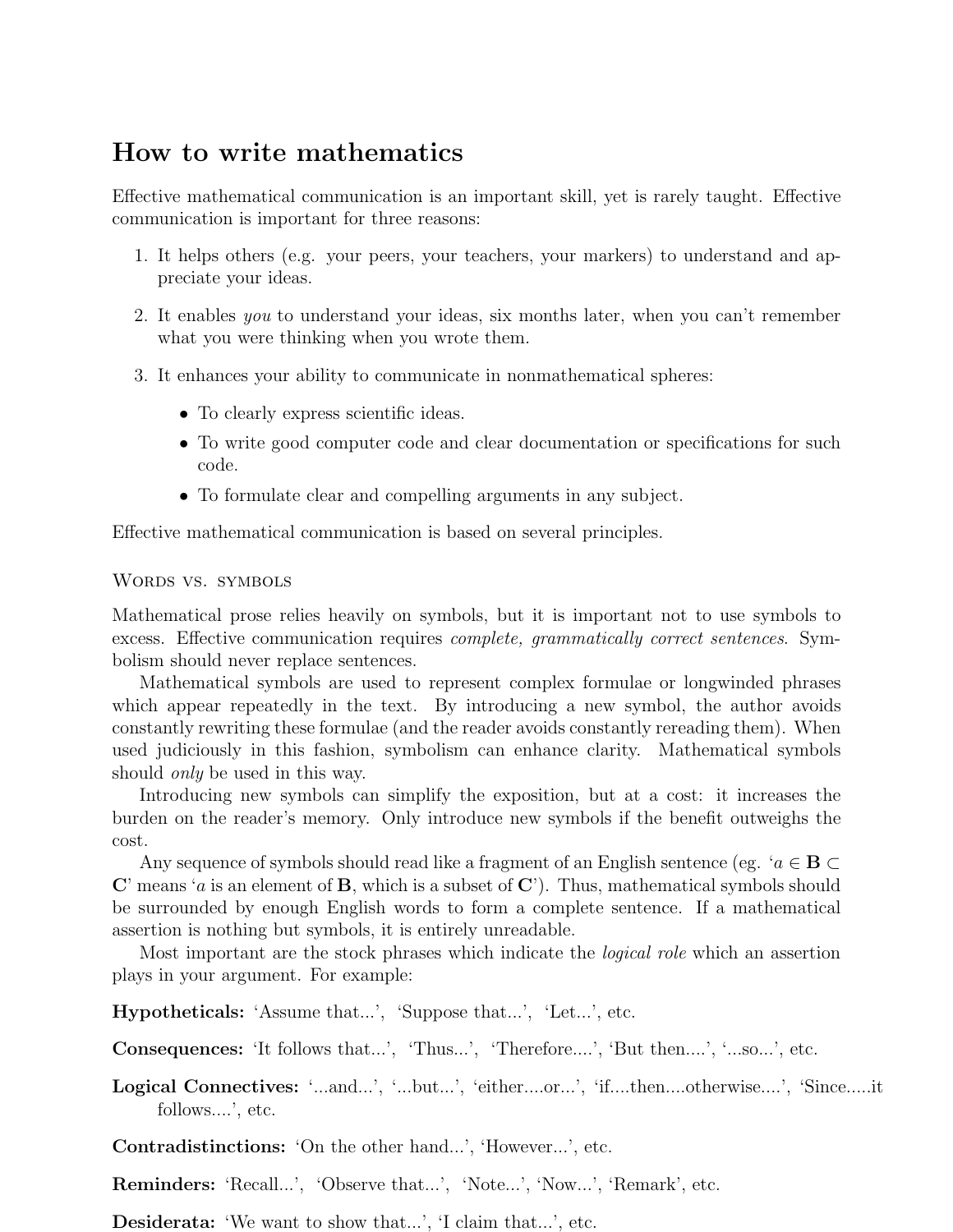### Conclusions: 'We conclude that...',

Appropriate use of these words can greatly clarify an argument. Omitting them can utterly obscure it. A common mistake of novices is to write a 'proof' consisting of a sequence of naked mathematical assertions, with not a single word explaining their logical role. This is impossible to read: it is impossible to know which assertions are *hypotheses*, which are *consequences* of these hypotheses, and which are *conclusions*.

### **EQUALITIES**

Many novices have a bad habit of 'proving' an equality by writing the equality *first*, and then 'working backwards'. While this is sometimes an effective problem-solving strategy, it is *not a correct proof*. It gives the reader the impression that you are assuming what you are trying to prove. For example, suppose we want to prove the trigonometric identity  $\sec^2(\theta) = 1 + \tan^2(\theta)....$ 

### Good:

### $\sec^2(\theta) = 1 + \tan^2(\theta)$ 1  $\frac{1}{\cos^2(\theta)}$  =  $1 + \frac{\sin^2(\theta)}{\cos^2(\theta)}$  $\cos^2(\theta)$ 1  $\frac{1}{\cos^2(\theta)} = \frac{\cos^2(\theta)}{\cos^2(\theta)}$  $\frac{\cos^2(\theta)}{\cos^2(\theta)} + \frac{\sin^2(\theta)}{\cos^2(\theta)}$  $\cos^2(\theta)$ 1  $\frac{1}{\cos^2(\theta)}$  =  $\frac{\cos^2(\theta) + \sin^2(\theta)}{\cos^2(\theta)}$  $\cos^2(\theta)$ 1 =  $\cos^2(\theta) + \sin^2(\theta)$  $1 = 1$  $\sec^2(\theta) = \frac{1}{\cos^2(\theta)}$  $=\frac{\cos^2(\theta) + \sin^2(\theta)}{2(0)}$  $\cos^2(\theta)$  $=\frac{\cos^2(\theta)}{2(0)}$  $\frac{\cos^2(\theta)}{\cos^2(\theta)} + \frac{\sin^2(\theta)}{\cos^2(\theta)}$  $\cos^2(\theta)$  $= 1 + \frac{\sin^2(\theta)}{2\theta}$  $\cos^2(\theta)$  $= 1 + \tan^2(\theta)$

### **MODULES**

A mathematical proof should be broken down into distinct *modules*, each of which solves a particular problem or accomplishes a particular goal. These modules are comparable to *subroutines* within a computer program.

Each module should *begin* by clearly stating its goal. Avoid the 'abracadabra' writing style, where you first present a confusing mass of technicalities, and then at the *end*, explain what it was all about. For example:

### Bad:

bleah bleah bleah bleah bleah bleah bleah bleah bleah bleah bleah bleah bleah bleah bleah bleah bleah bleah bleah bleah bleah bleah bleah bleah bleah bleah bleah bleah bleah bleah... Thus we see that all frobnitzes have the type II Siegel property.

### Good:

I claim that that all frobnitzes have the type II Siegel property. To see this, observe that bleah bleah bleah bleah bleah bleah bleah bleah bleah bleah bleah bleah bleah bleah bleah bleah bleah bleah bleah bleah bleah bleah bleah bleah bleah bleah bleah bleah bleah bleah.

A module should have a logical development like a proper English essay: distinct paragraphs, each developing a distinct idea, and each logically flowing into the next.

Often, a proof has a *hierarchical* structure, with submodules nested within modules. This hierarchical structure should be *explicitly visible* in the page layout. For example:

Bad: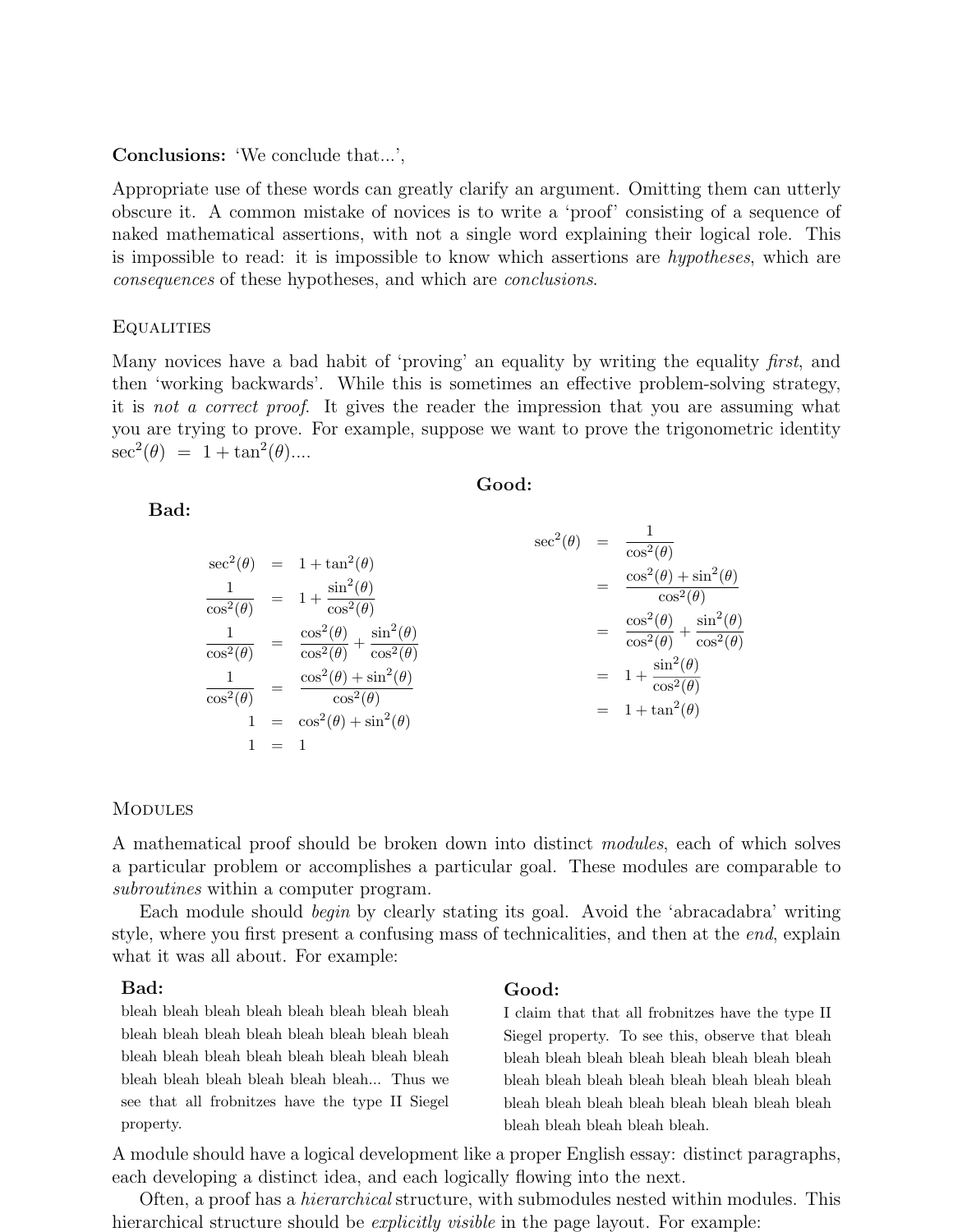## Bad:

I claim that that all frobnitzes have the type II Siegel property. To see this, first we must show that frobnitzes are spurling. Bleah bleah bleah bleah bleah bleah bleah bleah bleah bleah bleah bleah bleah bleah bleah bleah bleah bleah. Next I claim that spurling implies the bi-infinite receding foobaz condition. bleah bleah bleah bleah bleah bleah bleah bleah bleah bleah bleah bleah bleah bleah bleah bleah bleah bleah bleah bleah. Finally, note that the foobaz condition implies the Siegel property: bleah bleah bleah bleah bleah bleah bleah bleah bleah bleah bleah bleah bleah bleah bleah bleah bleah bleah bleah bleah.

### Good:

Claim 1: *All frobnitzes have the type II Siegel property.*

### Proof:

Claim 1.1: *Frobnitzes are spurling.*

Proof: Bleah bleah bleah bleah bleah bleah bleah bleah bleah bleah bleah bleah bleah bleah bleah bleah bleah bleah bleah bleah bleah bleah. .......................... *✷* [Claim 1.1]

Claim 1.2: *Spurling implies the bi-infinite receding foobaz condition.*

Proof: bleah bleah bleah bleah bleah bleah bleah bleah bleah bleahbleah bleah bleah bleah bleah bleah bleah bleah bleah bleah bleah bleah bleah bleah. .............. *✷* [Claim 1.2]

Claim 1.3: *The Foobaz condition implies the Siegel property*

Proof: bleah bleah bleah bleah bleah bleah bleah bleah bleah bleah bleah bleah bleah bleah bleah bleah bleah bleah bleah bleah. ..................................... *✷* [Claim 1.3]

From Claims 1.1, 1.2, and 1.3, we conclude that frobnitzes have the Siegel property  $\Box$  [Claim 1]

### Intuition pumps

At the beginning, sketch out the strategy of your proof in broad, intuitive terms. This sketch need not be rigorous, precise, or even mathematically correct (though you must clearly acknowledge where you bend the truth). The sketch should involve as little notation as possible. It should provide the reader with a rough 'mental framework', upon which to 'attach' the technicalities of of the proof. Generally, there are only two reasons why you would be unwilling to provide such a sketch:

- 1. You don't want to reveal your 'secret insight', which enabled you to solve the problem.
- 2. You don't really understand what you've done... you just cobbled together a bunch of machinery, and it all works, somehow.

Neither of these will endear you to the reader.

NOTATION Good notation is crucial for effective communication, and depends upon three principles: *Simplicity*, *Mimesis*, and *Consistency*.

I. Notational Simplicity: *Notation should be as simple as possible, while conveying all essential information.* Avoid attaching extra subscripts, superscripts, tildes, hats, primes, arguments, or other dongles, unless they are *strictly necessary* to avoid ambiguity.

Sometimes, you must choose between:

(A) Notation which is *technically correct*, but horribly complex and confusing.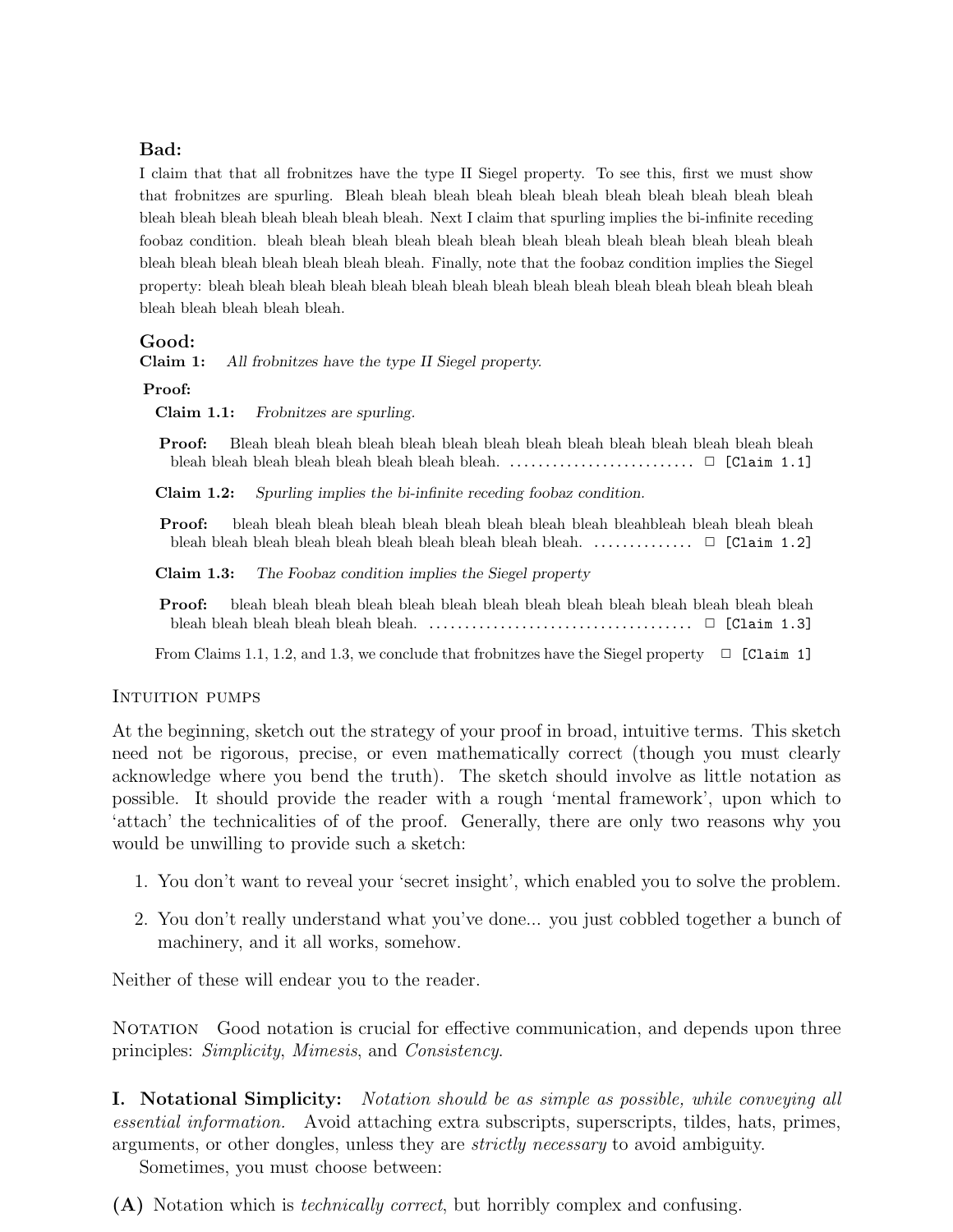(B) Notation which is *technically incorrect*, but much simpler to read, and whose meaning is obvious to anyone with half a brain.

In such a situation, you should always choose (B), but you must *explicitly point out* that you are using a 'technically incorrect' notation. This is sometimes called 'abusing notation'. Some common examples:

- *•* If X and Y are two sets (groups, topological spaces, etc.) and *f* : X*−→*Y is an injection that embeds  $X$  as a subset (subgroup, subspace, etc.) of  $Y$ , then we sometimes identify X with its image  $f(X)$ , and identify each point  $x \in X$  with its image  $f(x) \in f(X)$ .
- In analysis, one often sees arguments involving sequences, subsequences, subsubsequences, etc. The standard 'reindexing' trick allows one to avoid introducing subsubscripts, subsubsubscripts, etc. For example:

### Bad:

Let  ${x_n}_{n=1}^{\infty}$  be a sequence in **X**. Since **X** has the type II Siegel property, we can find a subsequence  ${x_{n_i}}_{i=1}^{\infty}$  satisfying the bi-infinite receding foobaz condition. Next, by Gromwald's Other Theorem, we can find a subsubsequence  $\{x_{n_{i_j}}\}_{j=1}^{\infty}$  which is strongly frobnitz. But then Lemma 18(c) yields a subsubsubsequence  $\{x_{n_{i_{j_k}}}\}_{k=1}^{\infty}$  converging to a fixed point.

### Good:

Let  ${x_n}_{n=1}^{\infty}$  be a sequence in **X**. Now, **X** has the type II Siegel property; so by dropping to a subsequence and reindexing, we can assume that  ${x_n}_{n=1}^{\infty}$  satisfies the bi-infinite receding foobaz condition. Next, by Gromwald's Other Theorem, we can drop to a subsequence which is strongly frobnitz. By Lemma  $18(c)$ , we can drop to a further subsequence and reindex, and assume that  ${x_n}_{n=1}^{\infty}$  converges to a fixed point.

II. Notational Mimesis: *Notational relationships should reflect mathematical relationships.* This mnemonic device helps the reader remember the meanings of myriad symbols. In particular:

- 1. Use a specific *font* to denote objects of a particular *type*. For example, in linear algebra, you might denote *vectors* by bold-faced lower-case letters (u*,* v*,* w*, . . .*), *matrices* by bold-faced *upper*-case letters (A*,* B*,* C*, . . .*), *scalars* by lower-case roman letters  $(r, s, t, \ldots)$ , and vector (sub)spaces by upper-case 'blackboard' font  $(\mathbb{U}, \mathbb{V}, \mathbb{W}, \ldots)$ .
- 2. Use letters which stand for descriptive words. Hence, '*f*' stands for 'function'; '*n*' means 'number'; 'p' means 'prime'; 'S' stands for 'set'; 'G' stands for 'group', etc.
- 3. Use *alphabetically consecutive* letters to denote similar objects. For example, if one function is called '*f*', then the next two functions could be '*g*' and '*h*'.

*Problem:* One alphabetical sequence may run into another. For example, if functions are  $f, g, h, \ldots$ , and indexes are  $i, j, k, \ldots$ , then one can't represent more than three different functions.

- 4. Use letters from the same *lexicographical family* to denote objects which 'belong' together. For example:
	- (a) If **S** and **T** are sets, then elements of **S** should be  $s_1, s_2, s_3, \ldots$ , while elements of **T** are  $t_1, t_2, t_3, \ldots$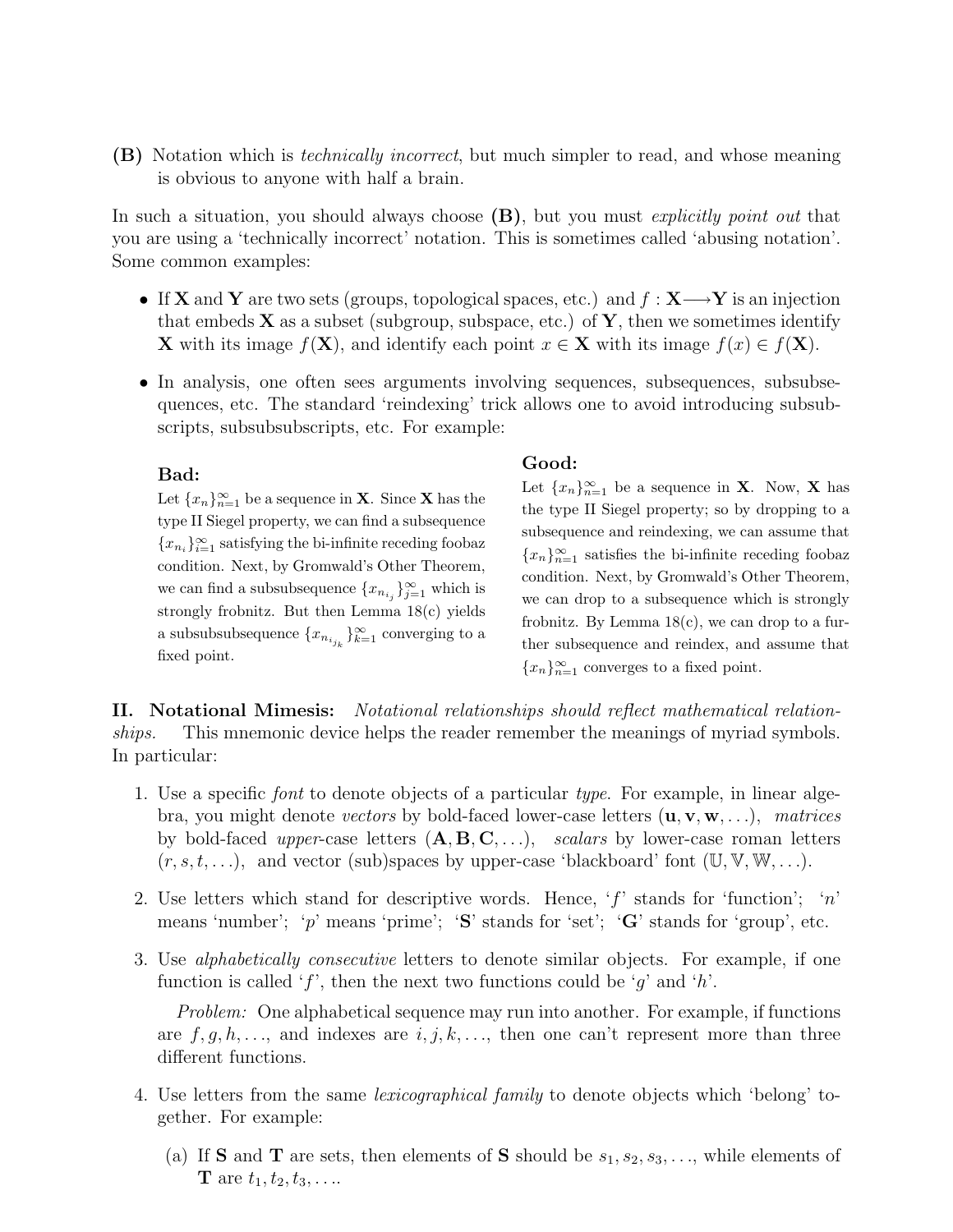(b) Use indexing variables which agree with their bounds. Reserve upper-case letters (eg.  $J, K, L, M, N, \ldots$ ) for the bounds of intervals or indexing sets, and then use the corresponding lower-case letters (eg.  $j, k, l, m, n, \ldots$ ) as indexes. For example:

**Bad:**  
\nFor all 
$$
r \in [1..n]
$$
 and  $q \in [1..m]$ , let  
\n
$$
A(r,q) = \sum_{i=1}^{k} \sum_{j=1}^{\ell} a_{ij}(r,q).
$$
\n**Good:**  
\nFor all  $n \in [1..N]$  and  $m \in [1..M]$ , let  
\n
$$
A(n,m) = \sum_{j=1}^{J} \sum_{k=1}^{K} a_{jk}(n,m).
$$

(c) If **v** is a vector, then its entries should be called  $v_1, \ldots, v_N$ . If **A** is a matrix, then its entries should be  $a_{11}, \ldots, a_{NM}$ . If V is a vector space, then elements of  $V$  should be  $v_1, v_2, v_3$ .

*Problem:* The entries of vector  $v_1$  would be denoted with cumbersome doublesubscripts  $v_{11}, v_{12}, \ldots, v_{1N}$ . There are three solutions:

i. Distinguish elements of  $V$  with 'decorations', eg.  $\mathbf{v}, \widetilde{\mathbf{v}}, \widehat{\mathbf{v}}, \mathbf{v}', \overline{\mathbf{v}}, \mathbf{v}^*, \mathbf{v}^{\dagger}$ , etc.<br>Thus ontries of  $\widetilde{\mathbf{v}}$  would be denoted  $\widetilde{\mathbf{v}}_k$ .  $\widetilde{\mathbf{v}}_k$  atc. Thus, entries of  $\tilde{\mathbf{v}}$  would be denoted  $\tilde{v}_1, \tilde{v}_2, \ldots, \tilde{v}_N$ , etc.

*Problem:* This is impractical when there are more than six or seven distinct elements. Also, some decorations have special meanings in some contexts. For example, **v'** might mean 'derivative',  $\bar{v}$  might be 'complex-conjugate'; **v**<sup>\*</sup> might be 'adjoint';  $\hat{\mathbf{v}}$  might be 'Fourier transform'; etc.

ii. Distinguish elements of V with *superscripts*, eg.  $\mathbf{v}^{(1)}, \mathbf{v}^{(2)}, \ldots$  Thus, entries of  $\mathbf{v}^{(1)}$  would be  $v_1^{(1)}$  $\binom{1}{1}, \upsilon_2^{(1)}$  $v_2^{(1)}, \ldots, v_N^{(1)}$ . This allows you to represent any number of elements (including infinite sequences),

*Problem:* The 'double indexing' can be very confusing. Notation with multiple indices is hard to read, and should be avoided when possible.

iii. Use *alphabetically consecutive* letters, eg. **u**, **v**, **w**, .... Thus, entries of **u** would be  $u_1, \ldots, u_N$ . We've already mentioned the shortcomings of this method.

Letters from the same lexicographical family should not be used to excess. For example, a proof involving vectors  $\mathbf{v}, \mathbf{v}^{(1)}, \mathbf{v}^{(2)}, \mathbf{v}^{(3)}, \widetilde{\mathbf{v}}, \widetilde{\mathbf{v}}^{(1)}, \widetilde{\mathbf{v}}^{(2)}, \mathbf{v}', \widetilde{\mathbf{v}}', \widehat{\mathbf{v}},$  and  $\overline{\mathbf{v}}$  can become very confusing; it would be better to use distinct letters **u**, confusing; it would be better to use distinct letters  $\mathbf{u}, \mathbf{v}, \mathbf{w}, \ldots$ 

III. Notational Consistency: *The same notational conventions should be used throughout the text.* Decide at the outset what conventions you will use, and stick to them. For example, if, on page 1, you use  $f'$ ,  $g'$ , and  $'h'$  for functions, and  $'U'$ ,  $'V'$ , and  $'W'$  for open sets, then on page 10, do not suddenly switch to ' $\phi'$ , ' $\psi'$ , and ' $\xi'$ ' for your functions and ' $\mathcal{X}'$ ', '*Y*', and '*Z*' for sets.

Whenever possible, conform to the notational conventions established in prior literature. If everyone else uses ' $\phi$ ' for to mean a morphism and 'K' to mean its kernel, do not insist on using '*f*' and 'X' instead, unless you have a very good reason. On the other hand, do not slavishly adhere to stupid conventions that could clearly be improved.

### PICTURES

A common misconception is that pictures are 'unmathematical' or 'nonrigorous', and should be replaced by symbolism whenever possible. In fact, the opposite is true. Most mathematics is motivated by visual intuitions, and most mathematicians think visually. A page of symbolism is an extremely inadequate substitute for a few good pictures. Math books